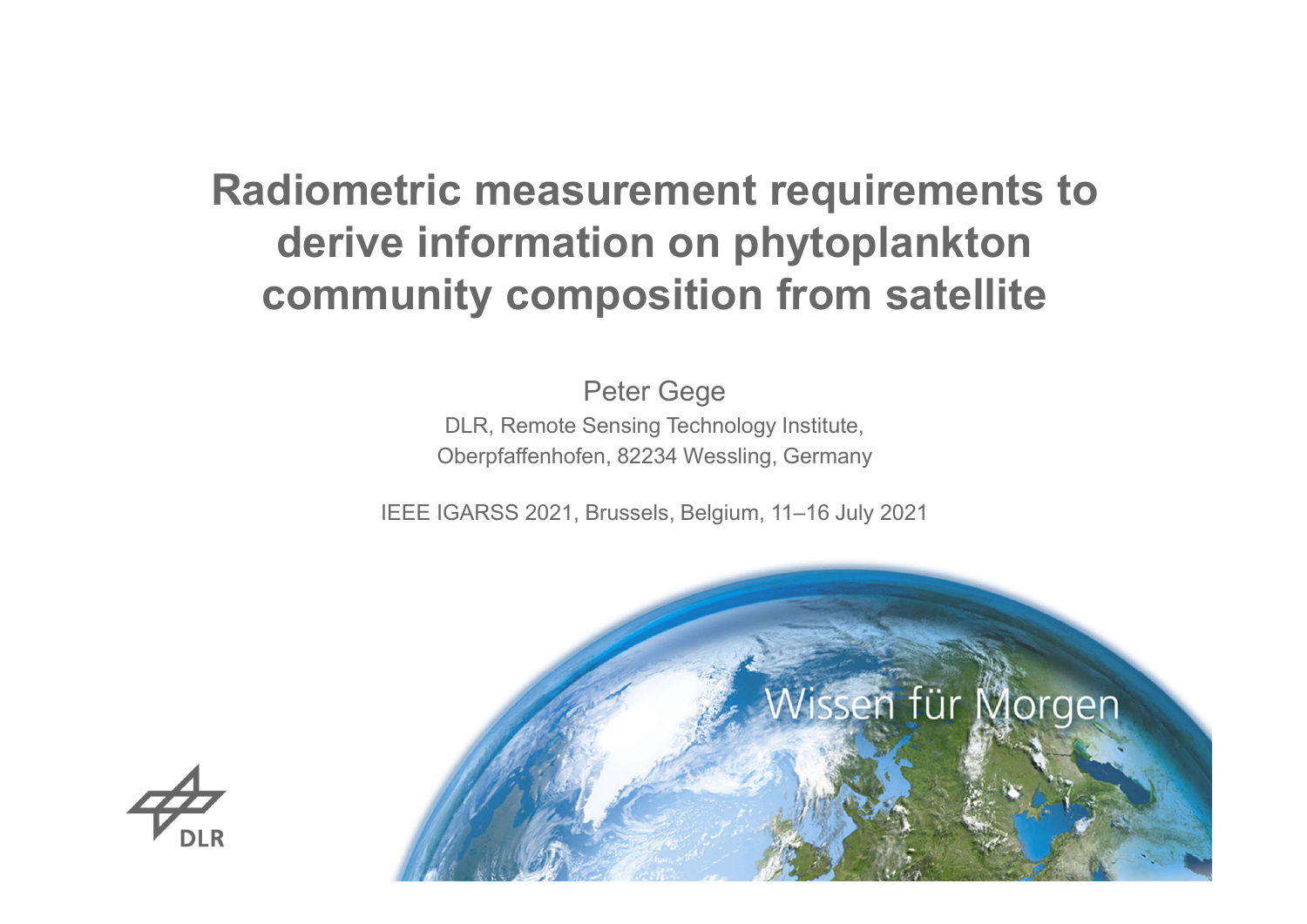## Introduction

### CEOS study<sup>1</sup>

- $\triangleright$  requirements for satellite system dedicated to inland and coastal waters
- $\triangleright$  sensitivity analysis for spectral and radiometric requirements with focus on chl-a

Sensitivity analysis has been complemented for phytoplankton classification

- $\triangleright$  assessment of the potential of multi- and hyperspectral sensors
- $\triangleright$  design of new sensors



### Feasibility Study for an Aquatic Ecosystem Earth Observing System

Version 2.0 **March 2018** 

**CE®S** 

1https://ceos.org/document\_management/Publications/Feasibility-Study-for-an-Aquatic-Ecosystem-EOS-v.2-hires\_05April2018.pdf



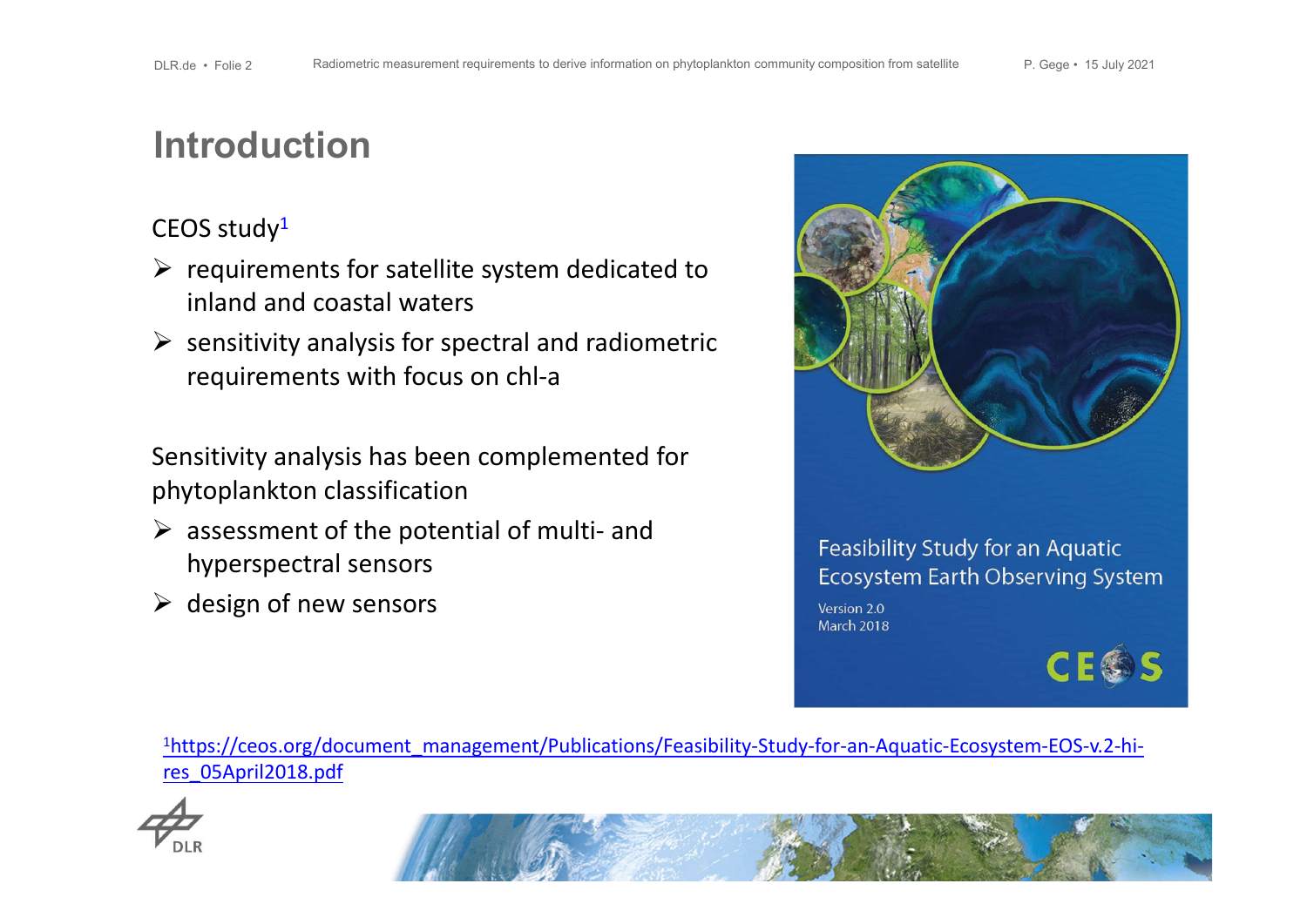## Simulations at bottom of atmosphere: modeling

- Bio-optical model<sup>1</sup> simulates remote sensing reflectance,  $R_{res}(\lambda)$
- Phytoplankton community composition is represented by 4 absorption spectra<sup>2</sup>



- Impact of chl-a concentration,  $C: |\Delta R_{rs,C}(\lambda)| = |R_{rs}(\lambda, 1.3C) R_{rs}(\lambda, C)|$
- Impact of phytoplankton group:  $|\Delta R_{rs,i,j}(\lambda)| = |R_{rs}(\lambda, a_i^N(\lambda)) R_{rs}(\lambda, a_j^N(\lambda))|$
- Signal-to-noise ratio:  $SNR^{BOA}(\lambda) = \frac{R_{rs}(\lambda)}{|\Delta R_{rs}(\lambda)|}$  $|\Delta R_{TS}(\lambda)|$  $+\frac{\rho L_{sky}(\lambda)}{E_{c}(\lambda) \Delta R}$  $E_d(\lambda) |\Delta R_{rs}(\lambda)|$

<sup>1</sup>Albert, A.; Mobley, C.D. An analytical model for subsurface irradiance and remote sensing reflectance in deep and shallow case-2 waters. Opt. Express 2003, 11, 2873–2890.

<sup>2</sup>Courtesy M. Hieronymi, HZG Geesthacht, Germany, for the cyanobacteria spectrum

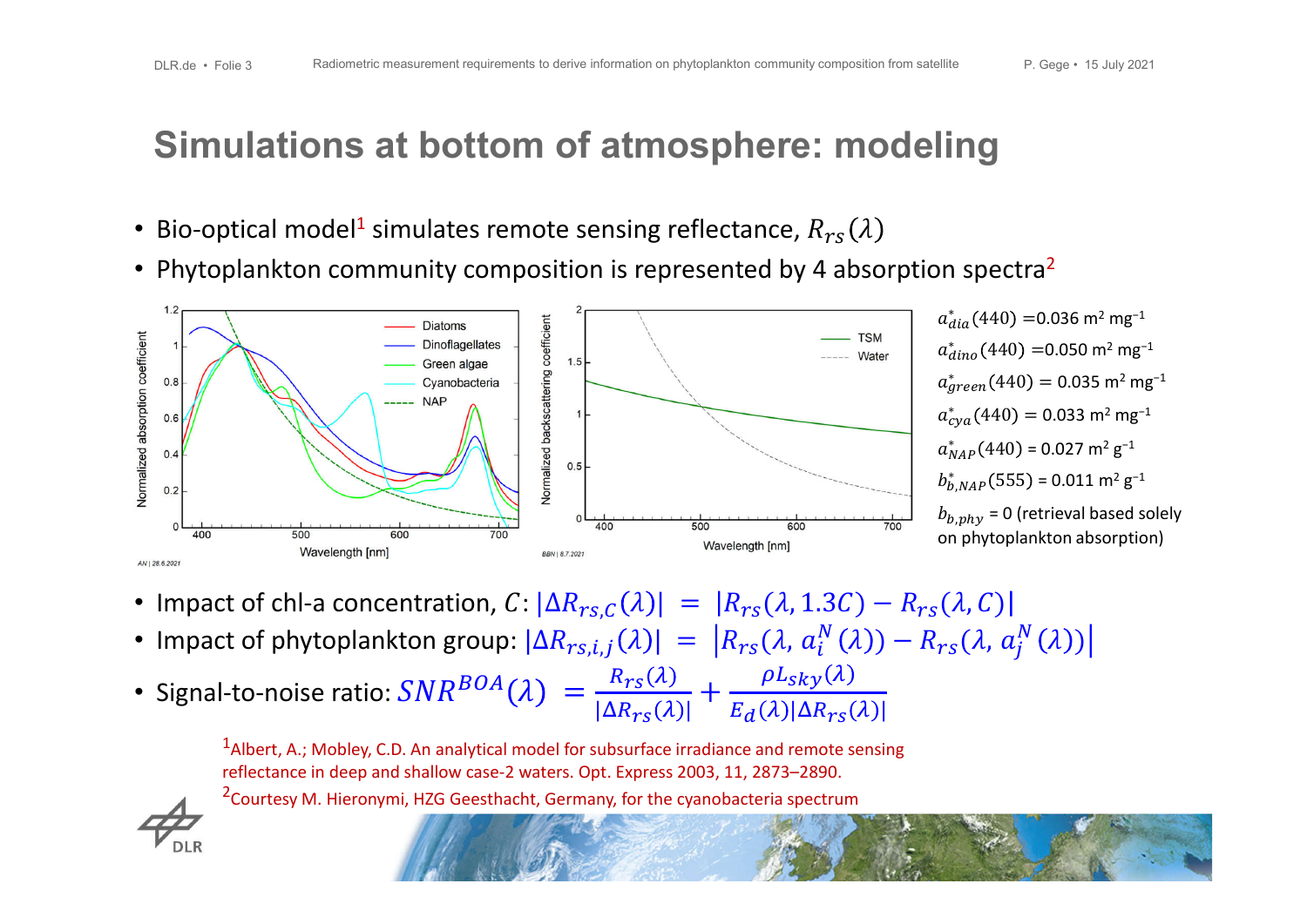## Simulations at bottom of atmosphere: scenarios

- Covered ranges: Chl-a 0.05-100 mg m<sup>-3</sup>, TSM 0.2-30 g m<sup>-3</sup>, aCDOM(440) 0.01-5 m<sup>-1</sup>
- Concentration combinations are oriented on well-studied waters ("scenarios")
- 1000 concentration combinations per phytoplankton group per scenario

| Scenario                           | $C -$        | $C+$                 | $X -$          | $X+$               | $Y -$      | $ Y+$       |
|------------------------------------|--------------|----------------------|----------------|--------------------|------------|-------------|
| <b>Represents</b>                  | Low chl-a    | High chl-a           | Low TSM        | High TSM           | Low CDOM   | High CDOM   |
| <b>Example</b>                     | Reef water   | <b>Finnish lakes</b> | Lake Constance | <b>Netherlands</b> | Lake Garda | Lake Peipsi |
| $\mathcal{C}$ , mg m <sup>-3</sup> | $0.05 - 0.2$ | 10-100               | $0.5 - 10$     | $10 - 50$          | $0.2 - 10$ | $1 - 20$    |
| $X$ , g m <sup>-3</sup>            | $1 - 2$      | $5 - 15$             | $0.5 - 5$      | $10 - 30$          | $0.2 - 20$ | $1 - 10$    |
| $Y$ , m <sup>-1</sup>              | $0.01 - 0.1$ | $1.5 - 4$            | $0.1 - 1$      | $0.5 - 1.5$        | $0.04 - 1$ | $1 - 5$     |

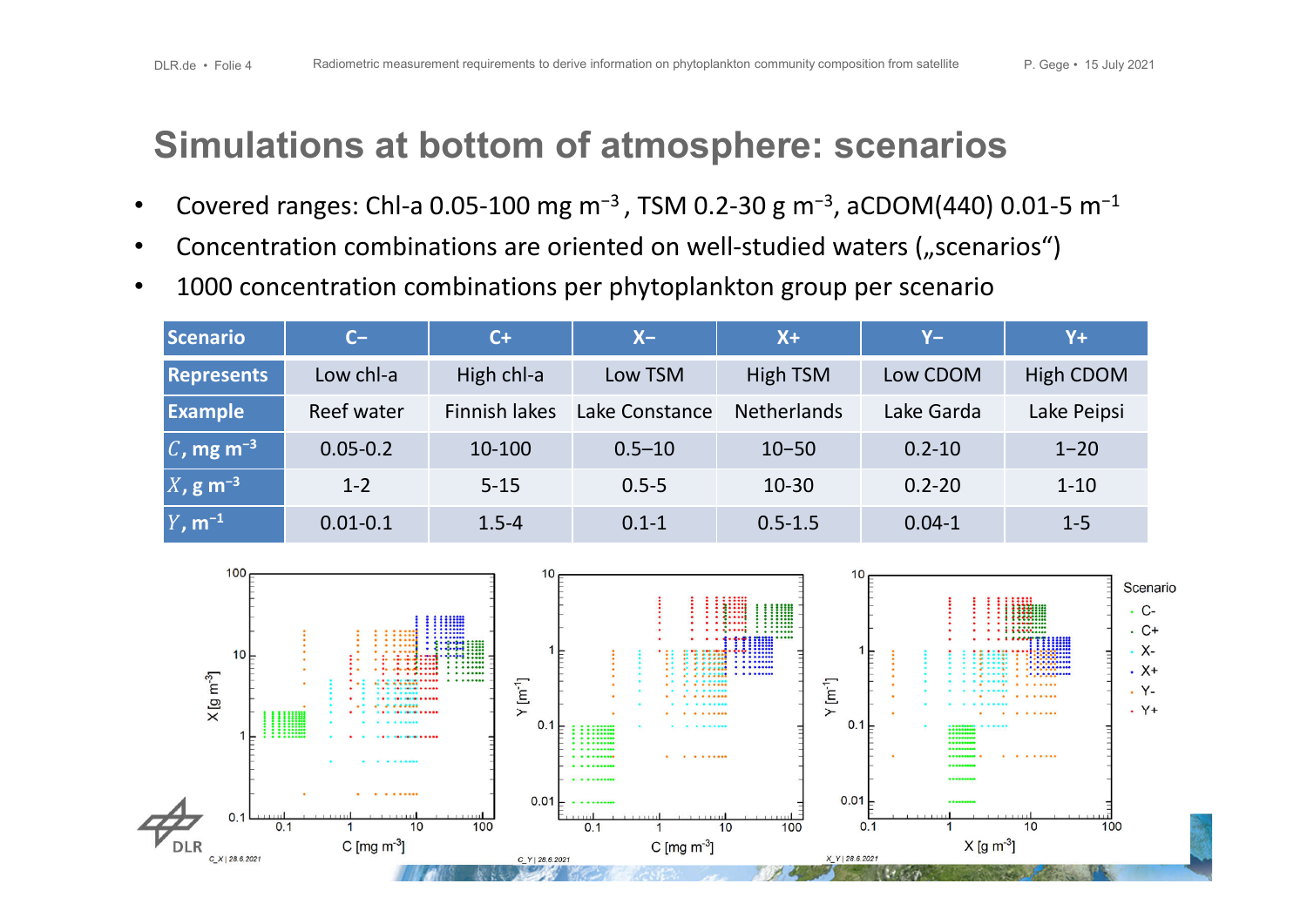# Simulations at top of atmosphere

- $L^{TOA}(\lambda) = L^{path}(\lambda) + t_A(\lambda) [R_{rs}(\lambda) E_d(\lambda) + \rho L_{sky}(\lambda)]$
- $|\Delta L^{TOA}(\lambda)| = t_A(\lambda) E_d(\lambda) |\Delta R_{rs}(\lambda)|$
- $SNR^{TOA}(\lambda) = \frac{L^{TOA}(\lambda)}{1 \Delta L_{TOA}(\lambda)}$  $\frac{L}{|\Delta L^{TOA}(\lambda)|} =$  $L^{path}(\lambda$  $t_A(\lambda) E_d(\lambda) |\Delta R_{rs}(\lambda)|$ +  $SNR^{BOA}(\lambda$
- Modtran-6 simulates  $L^{path}(\lambda)$ ,  $t_A(\lambda)$ ,  $E_d(\lambda)$  and  $L_{sky}(\lambda)$
- Environmental conditions: mid-latitude summer atmosphere, horizontal visibility 50 km, sun zenith angle of 40°



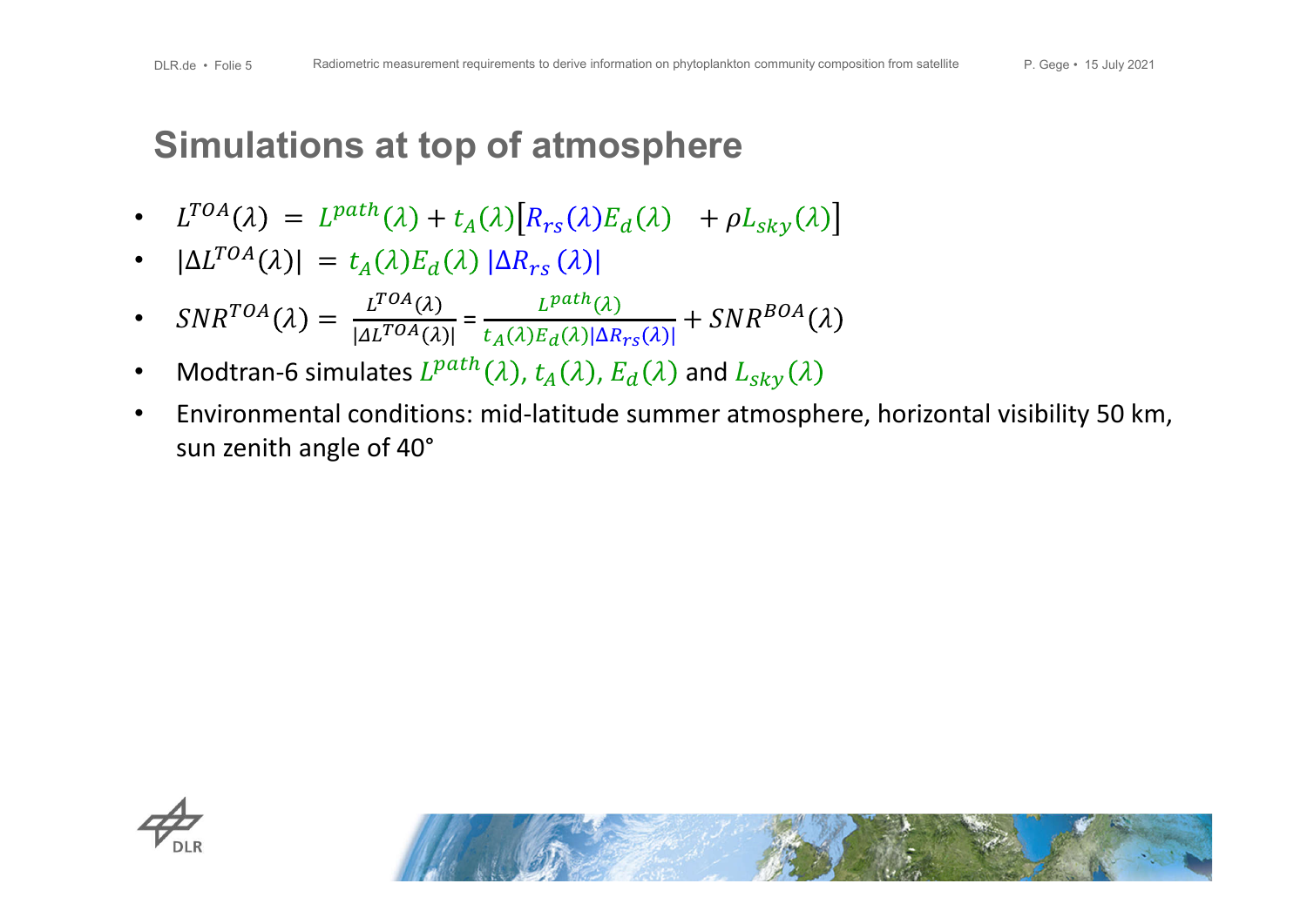### Results: SNR required at TOA due to path radiance



 $SNR^{path}(\lambda) =$  $L^{path}(\lambda$  $t_A(\lambda)E_d(\lambda)|\Delta R_{rs}(\lambda)|$ 

Minimum useable wavelength for SNR =  $800<sup>1</sup>$ 

| $ \Delta R_{rs} $          | Sun zenith angle |              |              |            |            |
|----------------------------|------------------|--------------|--------------|------------|------------|
|                            | $0^{\circ}$      | $20^{\circ}$ | $40^{\circ}$ | $60^\circ$ | $70^\circ$ |
| $10^{-4}$ sr $^{-1}$       | 438              | 441          | 448          | 469        | 494        |
| $10^{-5}$ sr <sup>-1</sup> | 740              | 740          | 743          | 769        | 785        |

1Recommended by Muller-Karger et al. 2018 https://esajournals.onlinelibrary.wiley.com/doi/10.1002/eap.1682

Plots adopted from: Gege, P.; Dekker, A.G. Spectral and radiometric measurement requirements for inland, coastal and reef waters. *Remote Sensing* 2020, 12, 2247. doi:10.3390/rs12142247

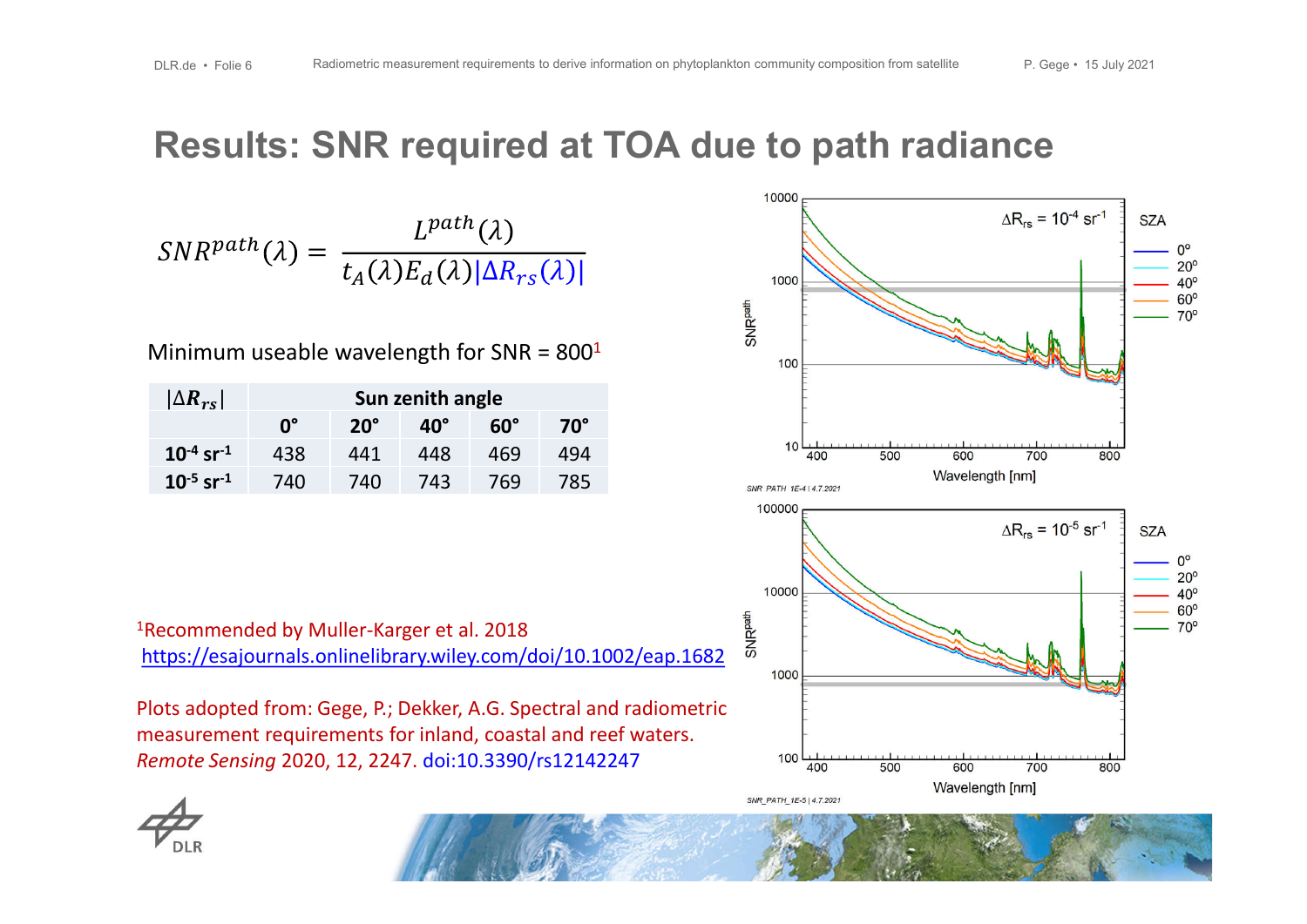### Results: Measurement requirements at TOA



• Useable wavelengths for SNR =  $800<sup>1</sup>$  • Useable wavelengths for SNR =  $800<sup>1</sup>$ 

| <b>Quantile</b> | From [nm] | To $[nm]$ |
|-----------------|-----------|-----------|
| 50 %            | 407       | 618       |
| 75 %            | 431       | 606       |
| 90%             | 507       | 580       |

### **Resolve 30% change of chl-a concentration Resolve exchange of phytoplankton group**



| <b>Quantile</b> | From [nm] | To $[nm]$ |
|-----------------|-----------|-----------|
| 50 %            | 440       | 728       |
| 75 %            | 515       | 585       |
|                 | 650       | 682       |
| 90 %            | 531       | 581       |

1Recommended by Muller-Karger et al. 2018

https://esajournals.onlinelibrary.wiley.com/doi/10.1002/eap.1682